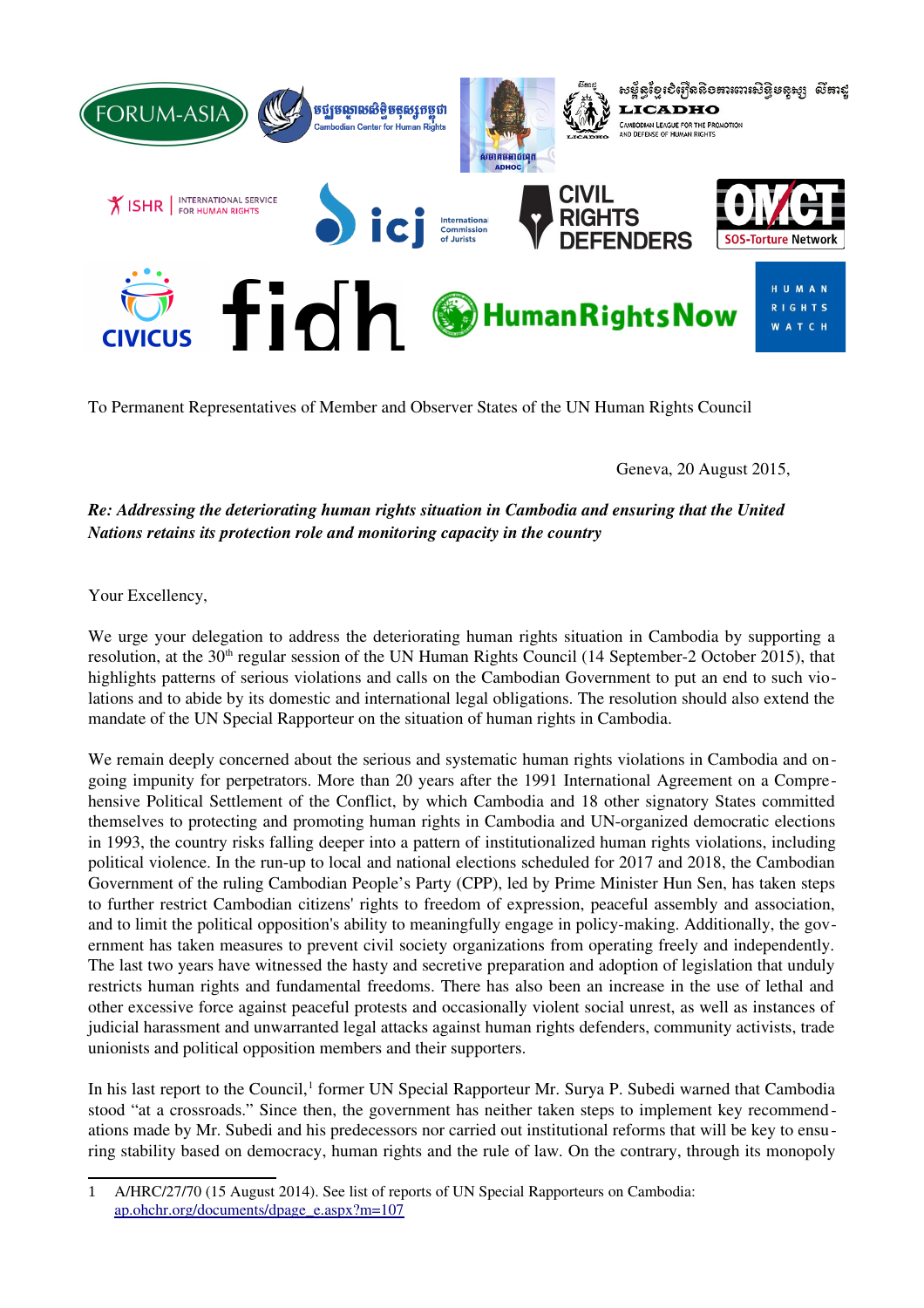control over not only political positions in the government but also the entire civil service, the CPP has consolidated its partisan hold on the armed forces, the police, the judiciary and all state institutions, using them to step up its attacks on independent and opposition voices.

In the face of these mounting human rights concerns that flout the spirit and purposes of the 1991 Agreement and UN engagement in the country since, the Human Rights Council should adopt at its upcoming  $30<sup>th</sup>$  session a resolution that:

 Raises substantial issues of concern, including violations of the rights to freedom of peaceful assembly, association and expression; threats to, and attacks against, human rights defenders; the lack of independence of the judiciary; violations of land and housing rights; the erosion of fundamental democratic principles and institutions; and ongoing impunity for perpetrators of human rights violations and abuses;

 Calls on the Cambodian Government to put an end to these serious violations, abide by its domestic and international human rights obligations, and implement key legal and institutional reforms that UN bodies and mechanisms have highlighted as priorities;

 Extends the mandate of the UN Special Rapporteur for a period of at least two years, with moni-toring and reporting powers<sup>[2](#page-1-0)</sup> in addition to advisory services;

 Calls on the Cambodian Government to fully cooperate with the current Special Rapporteur, Ms. Rhona Smith,<sup>[3](#page-1-1)</sup> as well as with other UN human rights bodies and mechanisms; and

- Calls on the Cambodian Government to establish a time-bound action plan for the implementation of recommendations made by the Special Rapporteur and by previous mandate holders, as well as by UN bodies and mechanisms, including treaty monitoring bodies, thematic special procedures of the Human Rights Council, and the Universal Periodic Review (UPR).

 We also call upon your Government to express its support to the renewal of the mandate of the OHCHR country office in Cambodia, and to underline the importance of the complementarities between the work of the Special Rapporteur and the OHCHR country office.

\* \* \*

Such a resolution will reaffirm the UN's historical responsibility to support the Cambodian people's quest for justice, democracy, human rights and the rule of law. In the words of the former Special Representative of the Secretary-General (SRSG) for human rights in Cambodia, Mr. Yash Ghai, "Cambodia is unique insofar as the international community has played a central role since the peace agreements in rebuilding the country and its institutions, with the aim of establishing a regime based on respect for human rights and the rule of law."

The international community, which has invested significant resources and efforts in Cambodia since the 1991 Agreement, should not allow Cambodia to drop any lower on its list of priorities at a time when the

<span id="page-1-0"></span><sup>2</sup> While Human Rights Council resolutions on Cambodia have been adopted under agenda item 10 ("Technical assistance and capacity-building") in the last few years, in practice mandate holders have interpreted their mandate broadly so as to be able to conduct full monitoring work in addition to providing advisory services to the Cambodian Government. In addition, they have benefited from the work and support of the OHCHR country office in Phnom Penh, which has also been able to conduct in-depth documentation and monitoring work. Irrespective of bilateral negotiations between the government and OHCHR regarding the renewal of the Memorandum of Understanding (MoU) on an OHCHR country office (the current MoU ends early 2016), any resolution adopted by the Council under its agenda item 10 and extending the mandate of the Special Rapporteur should be phrased in a way that allows for continued broad interpretation of the latter, so as to include advisory services (technical assistance and capacity-building), monitoring, public reporting, and follow-up to the implementation of previous UN recommendations.

<span id="page-1-1"></span><sup>3</sup> The new UN Special Rapporteur on the situation of human rights in Cambodia, Ms. Rhona Smith, was appointed in March 2015. So far, she has not been able to carry out an official visit to the country (see annex).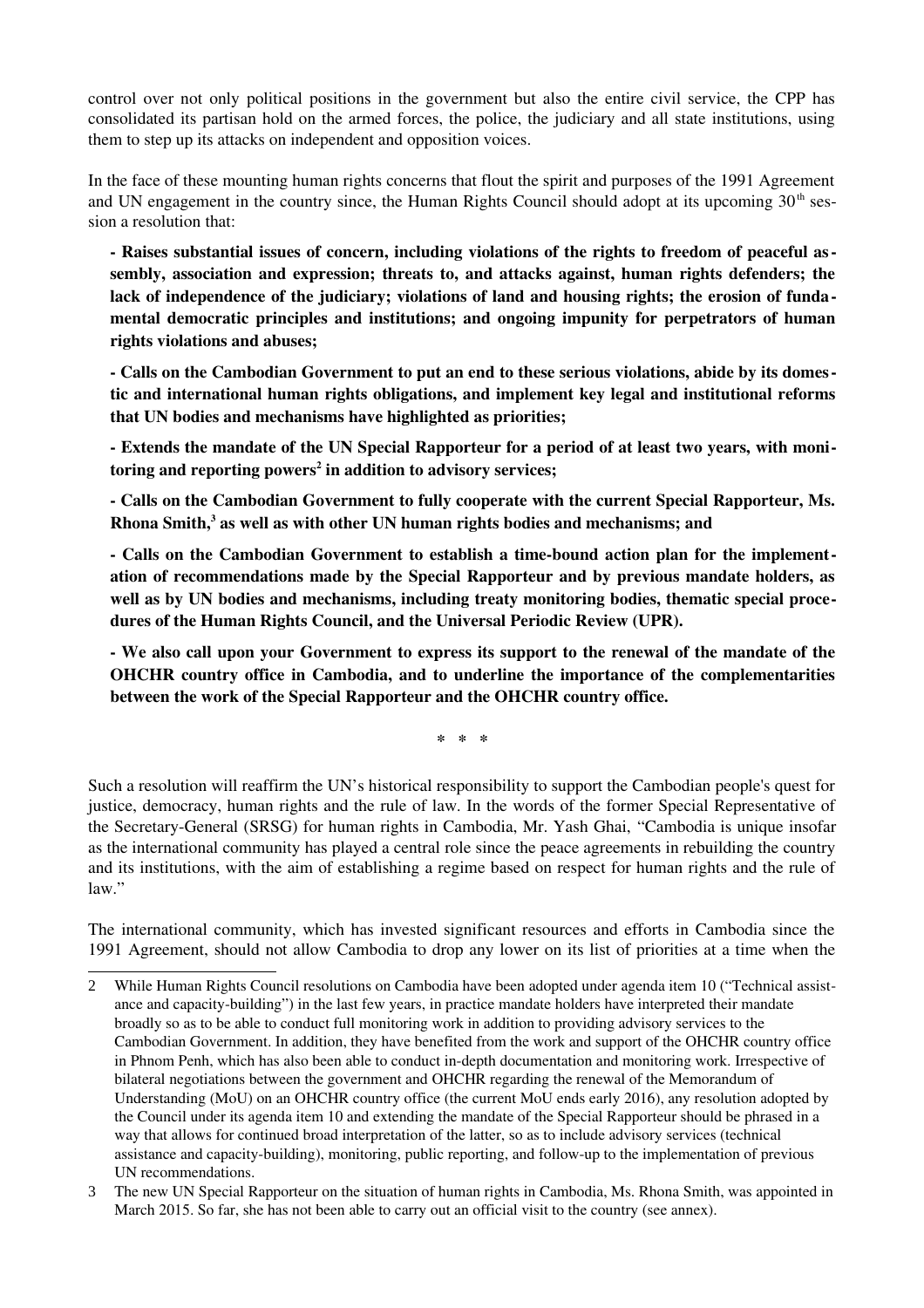country's human rights situation is worsening. The Human Rights Council should respond to Cambodia's mounting human rights crisis by sending a signal to the government showing that the Council intends to continue to closely monitor and address the situation. As the main UN body in charge of promoting and pro tecting human rights, the Human Rights Council should not stand idly by as the Cambodian Government further restricts the human rights of its citizens, uses the security forces and judicial system as tools for rep ression, limits the ability of the political opposition to operate, and attempts to stifle and control a vibrant and independent civil society that is the mainstay of support for human rights and democratic elections.

We therefore urge your delegation to support a Human Rights Council resolution that addresses the serious human rights issues outlined above and in annexes, and extends the mandate of the UN Special Rapporteur on the situation of human rights in Cambodia for a period of at least two years, in order for the Council to retain its protection role and monitoring capacity.

We thank you for your attention to these pressing issues and are available to provide your delegation with further information as required.

Sincerely,

International Federation for Human Rights (FIDH) Asian Forum for Human Rights and Development (Forum-Asia) Cambodian Center for Human Rights (CCHR) Cambodian Human Rights and Development Association (ADHOC) Cambodian League for the Promotion and Defense of Human Rights (LICADHO) CIVICUS: World Alliance for Citizen Participation Civil Rights Defenders International Commission of Jurists International Service for Human Rights Human Rights Now Human Rights Watch World Organization Against Torture (OMCT)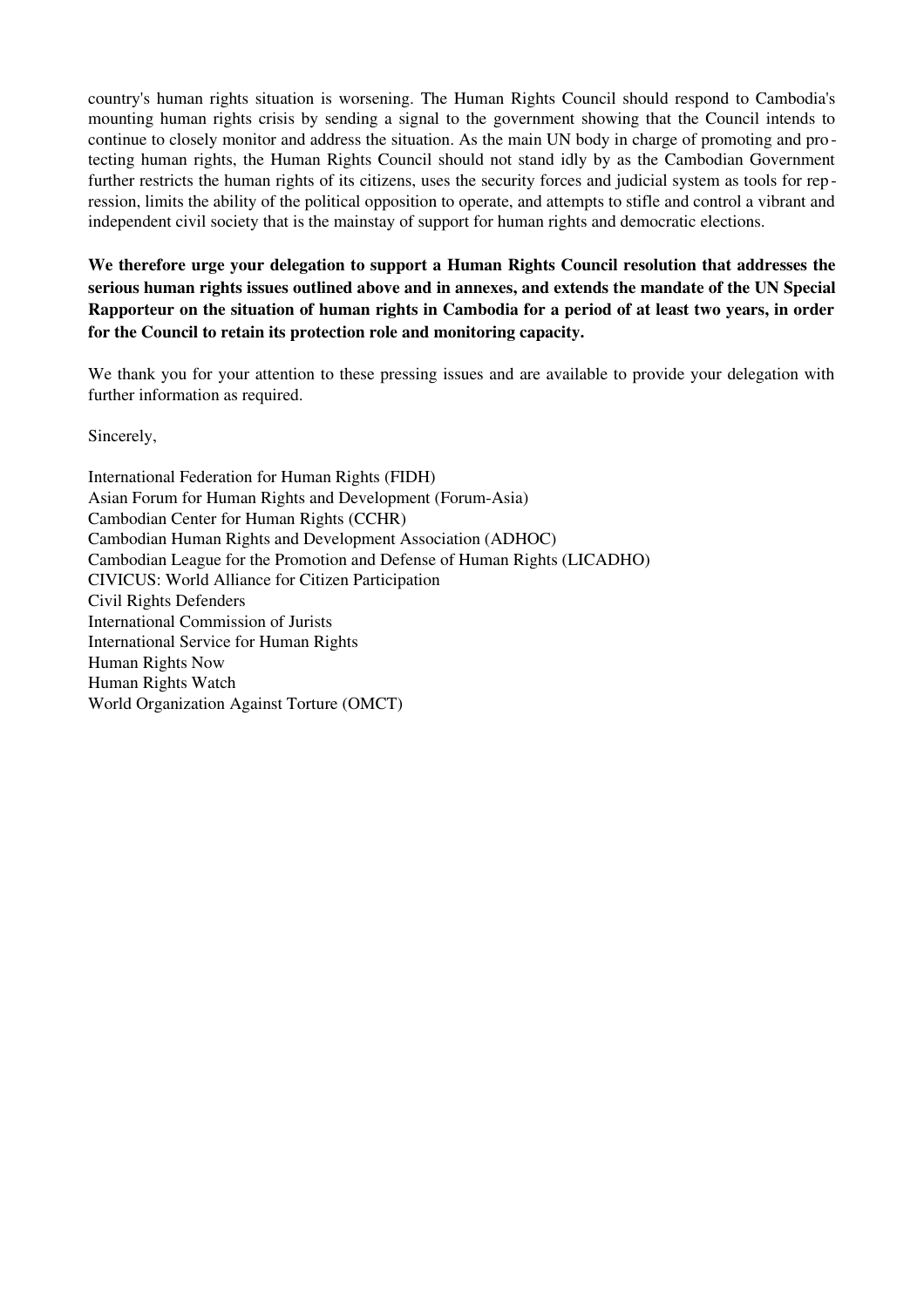## ANNEX 1: Summary of key human rights developments in Cambodia since the last Human Rights Council resolution

Since the last resolution adopted by the Human Rights Council on Cambodia ([A/HRC/RES/24/29,](http://daccess-dds-ny.un.org/doc/UNDOC/GEN/G13/179/85/PDF/G1317985.pdf?OpenElement) September 2013), the human rights situation in the country has deteriorated markedly, and the Cambodian Govern-ment has launched a full-fledged attack against human rights and fundamental freedoms.<sup>[4](#page-3-0)</sup>

#### Worsening crackdown on peaceful assemblies and attacks on freedom of association

The July 2013 general election saw the opposition Cambodia National Rescue Party (CNRP) officially be awarded 55 seats in the National Assembly (against 68 awarded to the CPP). However, credible allegations of the CPP's involvement in widespread electoral fraud triggered a series of mostly peaceful protests that were met by law enforcement authorities with various levels of repression.

Cambodian authorities have increasingly used violence against protesters, including opposition supporters, trade unionists and garment industry workers, as well as human rights monitors and journalists observing the protests. On 2-3 January 2014, after protracted nation-wide demonstrations calling for wage increases in the garment industry and sit-ins by opposition supporters in Phnom Penh's "Freedom Park," the government dispatched police and gendarmes to suppress strikes and social unrest among workers on the outskirts of Phnom Penh. At least four persons were killed, one disappeared, and more than 20 suffered bullet wounds as a result. Soldiers also detained more than 20 persons, including workers, monks and human rights defenders. In instances where protests turned violent, law enforcement officials used unnecessary and disproportionate force. In other instances, they used government para-police to crackdown on and commit acts of violence against peaceful protesters. On one occasion, this provoked protester counter-violence in which para-police were injured. Men and children arrested and charged for acts allegedly committed in relation to the protests were convicted and received suspended sentences of imprisonment following unfair trials.<sup>[5](#page-3-1)</sup>

Immediately after the 23 January repression, authorities intensified their crackdown on opposition supporters and independent voices and instituted a sweeping ban (which lacked legal basis) on public gatherings in Phnom Penh. This blanket ban was without regard to considerations of necessity and proportionality, contra-ry to the government's constitutional provisions and international obligations.<sup>[6](#page-3-2)</sup>

In July 2015 the Cambodian National Assembly adopted the Law on Associations and Non-Governmental Organizations (LANGO<sup>[7](#page-3-3)</sup>). This law, which has now been promulgated, contains undue restrictions on the rights to freedom of association and of expression, excessive penalties, and grants the national and local authorities' vast powers over the registration and deregistration of associations. Once registered, all associations will be required to operate under a vaguely defined obligation to maintain "political neutrality." The LANGO legalizes the control and censorship of activities undertaken by domestic and international associations and NGOs. The restrictions it provides for go well beyond the permissible limitations allowed by international human rights law, violate Cambodia's constitutional provisions, and serve no legitimate purpose. The LANGO was adopted after a secretive drafting process which lacked basic elements of consulta-tion with civil society organizations and other stakeholders.<sup>[8](#page-3-4)</sup> Comparable secrecy shrouds the government's

<span id="page-3-0"></span><sup>4</sup> See among others www.fidh.org/International-Federation-for-Human-Rights/asia/cambodia; [www.hrw.org/asia/cambodia;](https://www.hrw.org/asia/cambodia) www.amnesty.org/en/countries/asia-and-the-pacific/cambodia

<span id="page-3-1"></span><sup>5</sup> See International Commission of Jurists (ICJ), *Injustice in Cambodia* (www.icj.org/injustice-in-cambodia).

<span id="page-3-2"></span><sup>6</sup> Article 35 of the Cambodian Constitution grants all citizens the right to "participate actively in the political, economic, social and cultural life of the nation." Article 41 guarantees the rights to freedom of expression, of the press, of publication and of assembly, while Article 42 guarantees the right to establish associations and political parties. Article 31 incorporates international human rights norms into the domestic legal order.

<span id="page-3-3"></span><sup>7</sup> See analysis of the dangers of LANGO: www.fidh.org/International-Federation-for-Human-Rights/asia/cambodia/cambodia-the-dangers-of-lango

<span id="page-3-4"></span><sup>8</sup> Amnesty International *et al.*, "Cambodia: Withdraw Draft Law on Associations and Non-Governmental Organizations," 22 June 2015 [\(www.amnesty.org/en/documents/asa23/1909/2015/en\)](http://www.amnesty.org/en/documents/asa23/1909/2015/en); see also ICJ, "Cambodia: approved NGO law poised to hobble the work of civil society" (www.icj.org/cambodia-approved-ngo-law-poisedto-hobble-the-work-of-civil-society), "Cambodia: the ICJ condemns Senate's approval of draft Law on Associations and NGOs" (www.icj.org/cambodia-the-icj-condemns-senates-approval-of-draft-law-on-associationsand-ngos); ISHR, "Cambodia: Withdraw LANGO and Ensure Genuine Civil Society Participation"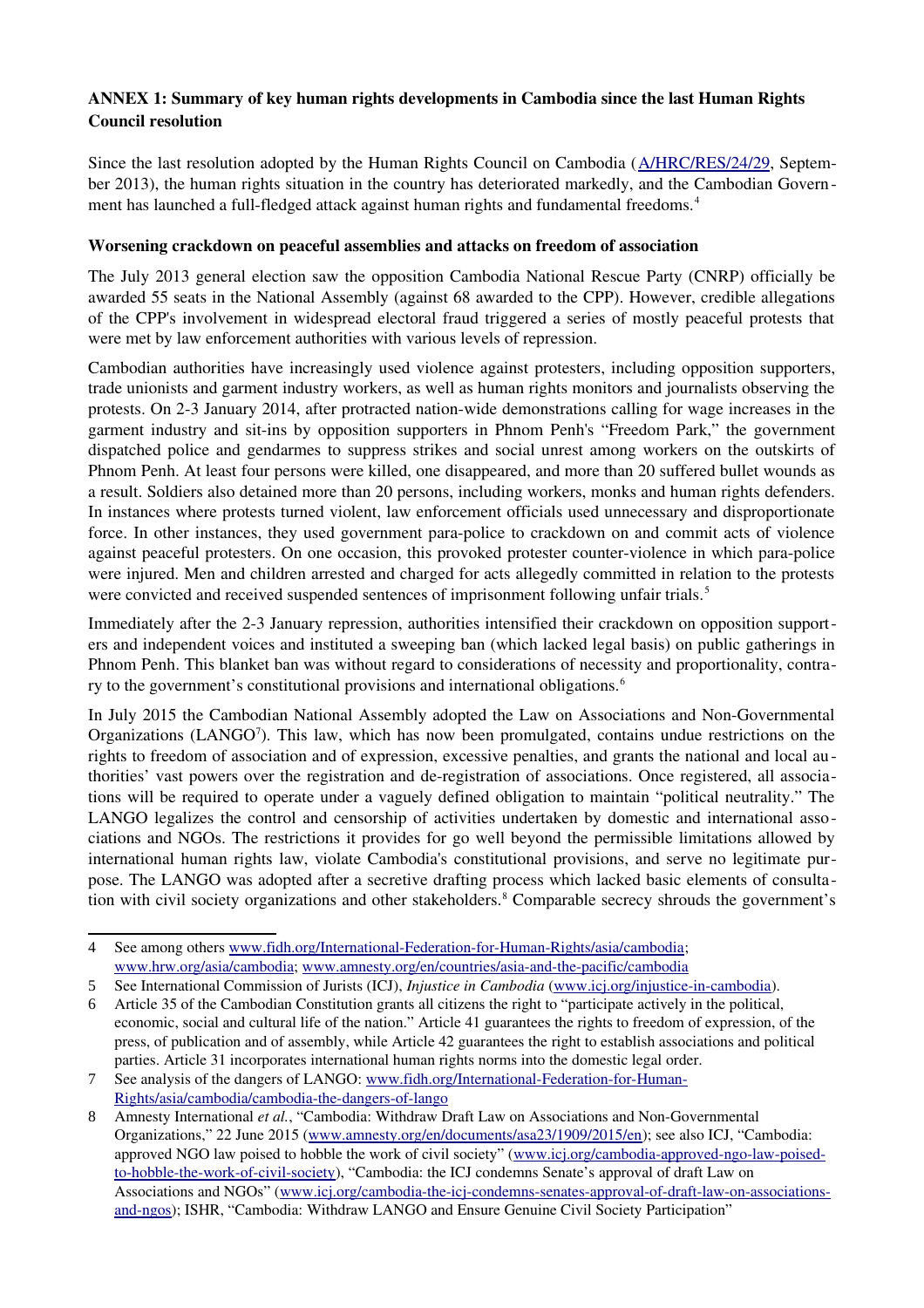drafting of a new Trade Union Law that threatens to impose new and unwarranted limits on workers' free-dom of association.<sup>[9](#page-4-0)</sup>

#### Violations of, and threats to, the right to freedom of expression

The Cambodian Government has also drafted a Cybercrime Law and a Law on Telecommunications which, if passed in their current form, would grant the government significant power over information outlets as well as Cambodian citizens' computers and electronic devices. The draft Cybercrime Law prescribes jail terms and fines for vaguely defined offenses, such as publishing content that slanders or undermines the government's integrity, incites or instigates the general population, or generates insecurity and instability. The draft Law on Telecommunications gives the government discretionary authority to take over and shut down internet service providers. These moves go hand in hand with the ongoing intimidation, threats and harassment of government critics, human rights defenders and journalists, including through the use of legislation on defamation and incitement to initiate legal proceedings against human rights defenders, trade unionists, opposition supporters and other critical voices.[10](#page-4-1)

#### Retaliation and attacks against human rights defenders

Human rights defenders remain in a difficult situation.<sup>[11](#page-4-2)</sup> They are subjected to intimidation, threats and harassment, often in the form of legal harassment that results in their arbitrary detention for the exercise of their legitimate human rights activities. One recent example is the legal harassment of Mr. Ny Chakrya, Head of the Human Rights and Legal Aid Section of NGO the Cambodian Human Rights and Development Association (ADHOC), who is being investigated and faces imprisonment after he raised questions about judicial conduct in connection with the arrest and trial of villagers involved in a land dispute.<sup>[12](#page-4-3)</sup>

#### The judiciary's lack of independence

Successive Special Representatives of the Secretary-General and Special Rapporteurs have consistently highlighted how Cambodia's judiciary lacks independence and does not guarantee individuals' right to a fair trial. In July 2014, three long-overdue fundamental laws on the judiciary<sup>[13](#page-4-4)</sup> were enacted in the face of widespread condemnation of their provisions. These laws, passed by the National Assembly at a time when only the CPP had taken its seats, and without any public consultation or credible debate, legitimized the government's control over all aspects of the judiciary, including the assignment of judges and cases and the promotion of judges – placing them under the control of the executive branch.<sup>[14](#page-4-5)</sup>

Repeated events have demonstrated the government's increasingly apparent use of Cambodia's judiciary as a tool of repression. In July 2014, seven opposition MPs were detained on baseless charges of "leading an insurrection" after they participated in a protest on 15 July 2014 calling for an end to the abovementioned blanket ban on public gatherings and tried to prevent crowd violence provoked by para-police suppression.

<sup>(</sup>www.ishr.ch/news/cambodia-withdraw-lango-and-ensure-genuine-civil-society-participation); OMCT and FIDH, "Cambodia: Constitutional Council Must Reject Problematic Provisions of the Law on Associations and NGOs," 28 July 2015 (www.omct.org/human-rights-defenders/statements/cambodia/2015/07/d23280).

<span id="page-4-0"></span><sup>9</sup> Human Rights Watch, "Cambodia: Proposed Union Law a Rights Disaster," 7 June 2015 (www.hrw.org/news/2015/06/07/cambodia-proposed-union-law-rights-disaster).

<span id="page-4-1"></span><sup>10</sup> See for instance LICADHO, *Going Offline? The Threat to Cambodia's Newfound Internet Freedoms* [\(www.licadhocambodia.org/reports.php?perm=205\)](http://www.licadho-cambodia.org/reports.php?perm=205); ADHOC, *The Right to Remain Silenced: Expressive Rights*  in the Kingdom of Cambodia (www.adhoc-cambodia.org/?p=4668); FIDH, *Cambodia: A Mounting Human Rights Crisis* (www.fidh.org/IMG/pdf/fidh\_briefing\_note\_-\_cambodia\_20.09.2012\_final-2.pdf).

<span id="page-4-2"></span><sup>11</sup> CIVICUS, *Civil Society in Cambodia: Existing Under a Shadow* [\(www.civicus.org/index.php/en/resources/2073](http://www.civicus.org/index.php/en/resources/2073-civil-society-in-cambodia-existing-under-a-shadow) civil-society-in-cambodia-existing-under-a-shadow)

<span id="page-4-3"></span><sup>12</sup> FIDH and OMCT, "Cambodia : Ongoing Judicial Harassment Against Mr. Ny Chakrya, Head of the Human Rights and Legal Aid Section of ADHOC," 22 July 2015 (www.fidh.org/International-Federation-for-Human-Rights/asia/cambodia/cambodia-ongoing-judicial-harassment-against-mr-ny-chakrya-head-of)

<span id="page-4-4"></span><sup>13</sup> Namely the Law on the Organization and Conduct of the Supreme Council of the Magistracy, the Law on the Statute of the Magistrac and the Law on the Organization of Courts.

<span id="page-4-5"></span><sup>14</sup> Human Rights Watch, "Cambodia: Withdraw Fundamentally Flawed Judiciary Laws," 3 May 2015 (www.hrw.org/news/2014/05/03/cambodia-withdraw-fundamentally-flawed-judiciary-laws)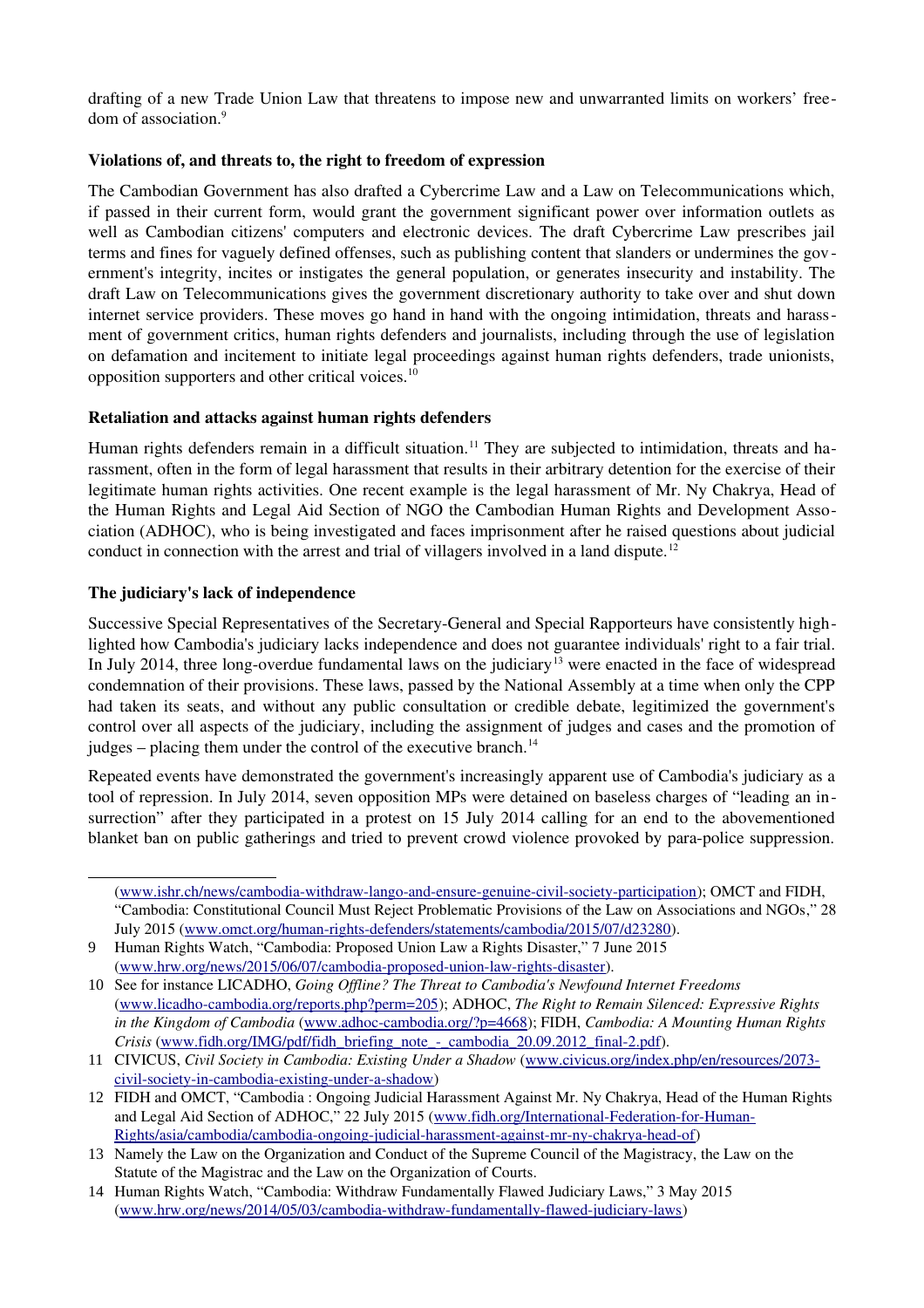They were released on bail after a few days, but the charges leveled against them have not been dropped. <sup>[15](#page-5-0)</sup> On 21 July 2015, 11 opposition members and supporters were sentenced to prison terms for equally baseless charges of "participating in an insurrectionary movement" – some of them were sentenced to up to 20 years in prison for "leading an insurrectionary movement" – for their involvement in the same originally peaceful protest.[16](#page-5-1)

## Land grabbing and forced evictions continue unabated

Violations of land and housing rights and forced evictions in Cambodia have been widely documented over the years. Today, more than half the country's arable land is in the hands of private investors, and most land concessions have been granted without due process, including respect for the rights of the concerned persons to be consulted and to challenge administrative and judicial decisions pertaining to their eviction. [17](#page-5-2) The practice of land grabbing and expropriation, in particular through the granting of economic land concessions (ELCs) by the government to private investors, has affected 60,000 new people since the beginning of 2014. Following allegations of widespread and systematic land grabbing conducted by the Cambodian ruling elite, a communication has been submitted to the Office of the Prosecutor of the International Criminal Court alle-ging that crimes against humanity have been committed.<sup>[18](#page-5-3)</sup>

## Ongoing impunity for perpetrators of human rights violations and abuses

The culture of impunity for human rights violations and abuses remains a pressing issue that has been highlighted by various UN experts, including most recently by the UN Human Rights Committee, which reviewed Cambodia in March 2015. The Committee expressed concern about the fact that "no one has been held accountable for the extrajudicial killings, allegedly mainly perpetrated by the army, police and gendarmerie, in Cambodia since the 1991 Paris Peace Agreements."[19](#page-5-4) Emblematic cases – in a nonexhaustive list – include violence committed in relation to protests (see above), the killing of journalists (11 have been killed with impunity since 1994), the assassination of Mr. Chea Vichea, Head of the Free Trade Union of Workers of the Kingdom of Cambodia (FTUWKC) in 2004 and, most recently, the killing of Cambodia's most prominent environmental activist Mr. Chut Wutty and of 14-year old Ms. Heng Chantha during a military operation against protesting displaced villagers (2012). No thorough, independent investigations have been conducted and no one has been held accountable with regard to these cases.<sup>[20](#page-5-5)</sup> Since 1991, more than 300 people have been killed in politically motivated attacks.<sup>[21](#page-5-6)</sup>

## Lack of meaningful engagement with UN human rights bodies and mechanisms

While at face value Cambodia has an acceptable record of engagement with the international human rights system when compared to other States in Southeast Asia (in terms of ratifications, special procedure visits,

<span id="page-5-0"></span><sup>15</sup> FIDH and OMCT, "Cambodia: 11 imprisoned peaceful protesters must be freed", 21 January 2015, www.fidh.org/International-Federation-for-Human-Rights/asia/cambodia/16818-cambodia-11-imprisonedpeaceful-protesters-must-be-freed

<span id="page-5-1"></span><sup>16</sup> Human Rights Watch, "Cambodia: Exonerate 11 Wrongly Convicted Activists," 21 July 2015  $(www.hrw.org/news/2015/07/21/cambodia-exonerate-11-wrongly-convicted-activists)$ 

<span id="page-5-2"></span><sup>17</sup> For an overview, see FIDH, *Cambodia: Land Cleared for Rubber, Rights Bulldozed* [\(www.fidh.org/International-](https://www.fidh.org/International-Federation-for-Human-Rights/asia/cambodia/Land-cleared-for-Rubber-Rights)Federation-for-Human-Rights/asia/cambodia/Land-cleared-for-Rubber-Rights); ADHOC, *A Turning Point? Land, Housing and Natural Resources Rights in Cambodia in 2012* [\(www.nachdenkseiten.de/upload/pdf/ADHOC-](http://www.nachdenkseiten.de/upload/pdf/ADHOC-A_Turning_Point_Land_Housing_NRM_2012.pdf)[A\\_Turning\\_Point\\_Land\\_Housing\\_NRM\\_2012.pdf\)](http://www.nachdenkseiten.de/upload/pdf/ADHOC-A_Turning_Point_Land_Housing_NRM_2012.pdf), *Whose Land?* (www.adhoc-cambodia.org/?p=5556); LICADHO, *On Stony Ground: A Look Into Social Land Concessions* (www.licadho-cambodia.org/reports.php? [perm=208\)](http://www.licadho-cambodia.org/reports.php?perm=208)

<span id="page-5-3"></span><sup>18</sup> www.fidh.org/International-Federation-for-Human-Rights/asia/cambodia/cambodia-60-000-new-victims-ofgovernment-land-grabbing-policy-since?var\_mode=calcul

<span id="page-5-4"></span><sup>19</sup> Concluding observations available at: daccess-dds-ny.un.org/doc/UNDOC/GEN/G15/082/72/PDF/G1508272.pdf? [OpenElement](http://daccess-dds-ny.un.org/doc/UNDOC/GEN/G15/082/72/PDF/G1508272.pdf?OpenElement) (see para. 11).

<span id="page-5-5"></span><sup>20</sup> In the case of Mr. Chea Vichea, suspects (whom relatives and friends of the victim, as well as all independent judicial and human rights observers, considered to be scapegoats) had been arrested and sentenced, but were eventually acquitted.

<span id="page-5-6"></span><sup>21</sup> See Human Rights Watch, *"Tell Them That I Want to Kill Them": Two Decades of Impunity in Hun Sen's Cambodia* (www.hrw.org/report/2012/11/13/tell-them-i-want-kill-them/two-decades-impunity-hun-sens-cambodia)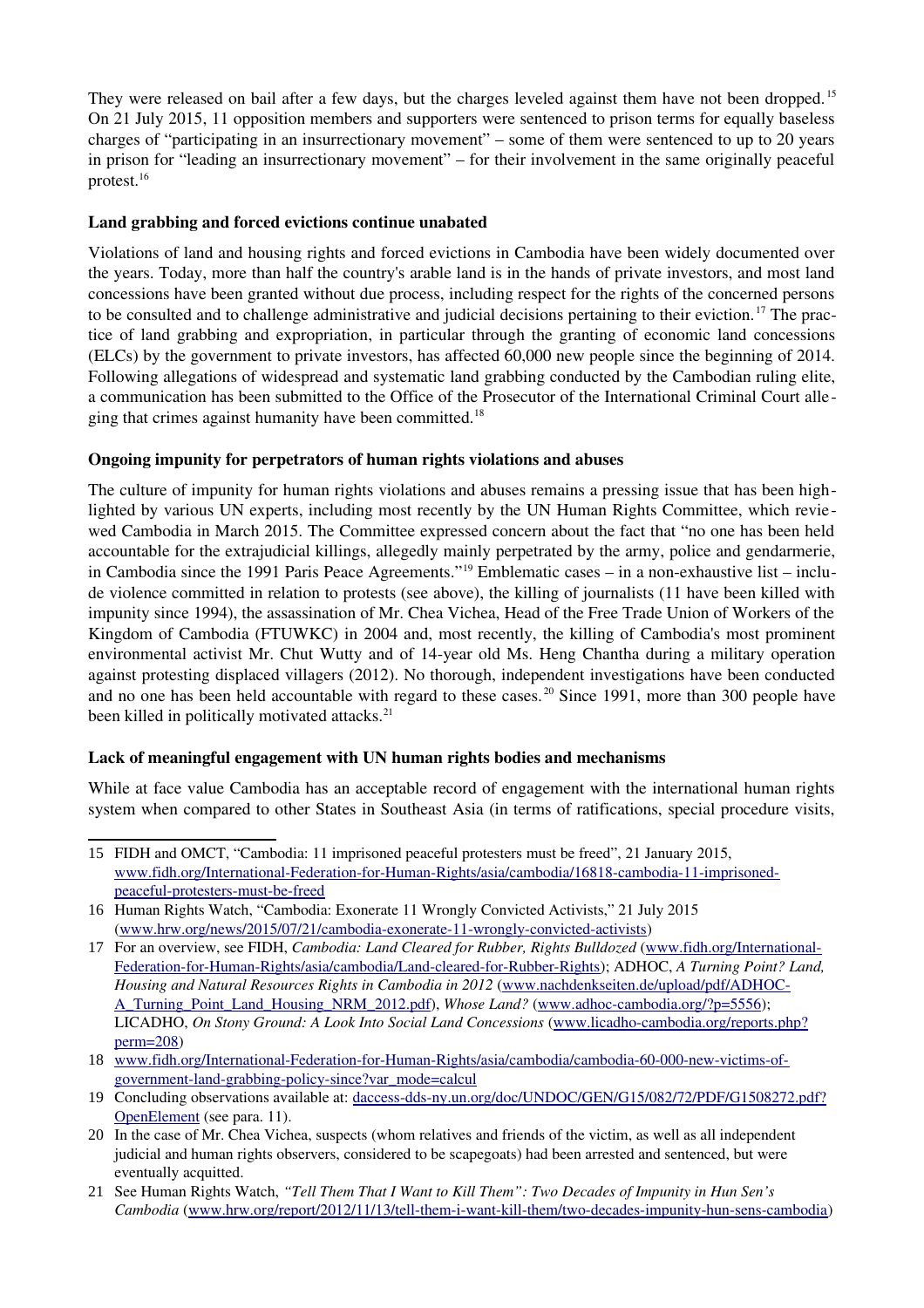reviews by treaty bodies, etc.), it has largely failed to engage with UN bodies and mechanisms in good faith. All successive SRSGs and Special Rapporteurs have been subjected to smear campaigns and derogatory remarks by government officials. For instance, Mr Yash Ghai (2005-2008) was accused of being "deranged" and a "long-term tourist" by Prime Minister Hun Sen. On several occasions, including during the pre-election period in 2012-2013, government officials refused to meet with Mr. Surva P. Subedi (2009-2015), accusing him of lacking professionalism and independence and of supporting the opposition. The new Special Rapporteur, Ms. Rhona Smith, who was appointed in March 2015, has so far been unable to carry out an official visit to Cambodia, mainly because of government officials' lack of willingness to meet with her.

Cambodia's last review by the UN Human Rights Committee (March 2015) did not provide any evidence of substantive progress on issues of concern that had previously been highlighted by the Committee – including gender equality and gender-based violence, impunity, excessive use of force by law-enforcement officials, torture and ill-treatment, arbitrary arrest and detention, fair trial, independence of the judiciary, and freedoms of expression and assembly.

During the adoption of the report of the Working Group on its second Universal Periodic Review (UPR), in September 2014, Cambodia set a deplorable precedent by "un-accepting" recommendations that it had previously accepted during its UPR review (January 2014), demonstrating its increasing defiance of the international human rights system.

## ANNEX 2: Most recent developments: the first half of August 2015

Since the beginning of August 2015, the Prime Minister<sup>[22](#page-6-0)</sup> and other government authorities have launched a campaign of vilification of and threats against human rights-oriented NGOs, such as ADHOC, LICADHO, and a grouping of women's rights advocates. LICADHO has been accused of disseminating false news about land disputes,<sup>[23](#page-6-1)</sup> while the women's advocates stand accused of political bias simply for raising concern about the Prime Minister's use of what they considered a vulgar term for women.<sup>[24](#page-6-2)</sup> With the promulgation of the LANGO on 12 August 2015, such allegations can be a pretext for shutting down associations and NGOs and can be used in conjunction with earlier legislation to prosecute people for their actions in defense of human rights. The authorities have also begun to insist that grassroots civil society activities can no longer be carried out unless those involved have been registered with the government in advance in accordance with LANGO provisions and thus received government permission to operate.<sup>[25](#page-6-3)</sup> This has been coupled with the announcement of strict government implementation of a ban on "political propaganda" activities on the pre-mises of educational institutions.<sup>[26](#page-6-4)</sup>

The increasingly intimidating atmosphere has prompted some NGO officials to advocate that civil society suspend public criticism of the government. Despite lifting the arbitrary ban imposed in January 2014, the government continues to prevent and obstruct freedom of peaceful assembly, especially, but not only, in rural areas, falsely claiming that nonviolent gatherings about issues of community concern require prior government permission.<sup>[27](#page-6-5)</sup> The authorities have even excluded local groups and affected people from partici-pating in government-sponsored public meetings.<sup>[28](#page-6-6)</sup>

<span id="page-6-0"></span><sup>22</sup> "Prime Minister Accuses NGOs of Stage Managing Protesters," Cambodia Daily, 4 August 2015 (www.cambodiadaily.com/news/prime-minister-accuses-ngos-of-stage-managing-protesters-90590)

<span id="page-6-1"></span><sup>23 &</sup>quot;Gov't Still Disputing Licadho Land Grab Report," 2 August 2015 (www.khmertimeskh.com/news/13962/gov---tstill-disputing-licadho-land-grab-report)

<span id="page-6-2"></span><sup>24</sup> "Ministry Slams NGOs for Criticism of Prime Minister," Cambodia Daily, 7 August 2015 (www.cambodiadaily.com/news/ministry-slams-ngos-for-criticism-of-prime-minister-91093)

<span id="page-6-3"></span><sup>25</sup> "Kratie Families Feel Effects of NGO Law," Cambodia Daily, 17 August 2015 (www.cambodiadaily.com/news/kratie-families-in-land-dispute-feel-effects-of-ngo-law-91796)

<span id="page-6-4"></span><sup>26</sup> "Campuses 'Reminded' of Ban on Political Activities," Khmer Times, 12 August 2015 (www.khmertimeskh.com/news/14344/campuses----reminded----of-ban-on-political-activities)

<span id="page-6-5"></span><sup>27</sup> "Ten B. Kak Activists Dispersed by Police," Phnom Penh Post, 7 August 2015 (www.phnompenhpost.com/national/ten-b-kak-activists-dispersed-police); "M'kiri Indigenous Rally Blocked," Phnom Penh Post, 10 August 2015 (http://www.phnompenhpost.com/national/mkiri-indigenous-rally-blocked)

<span id="page-6-6"></span><sup>28</sup> "Fishermen Kept From Sand Dredging Forum," Cambodia Daily, 5 August 2015 (www.cambodiadaily.com/news/fishermen-kept-from-sand-dredging-forum-90760)